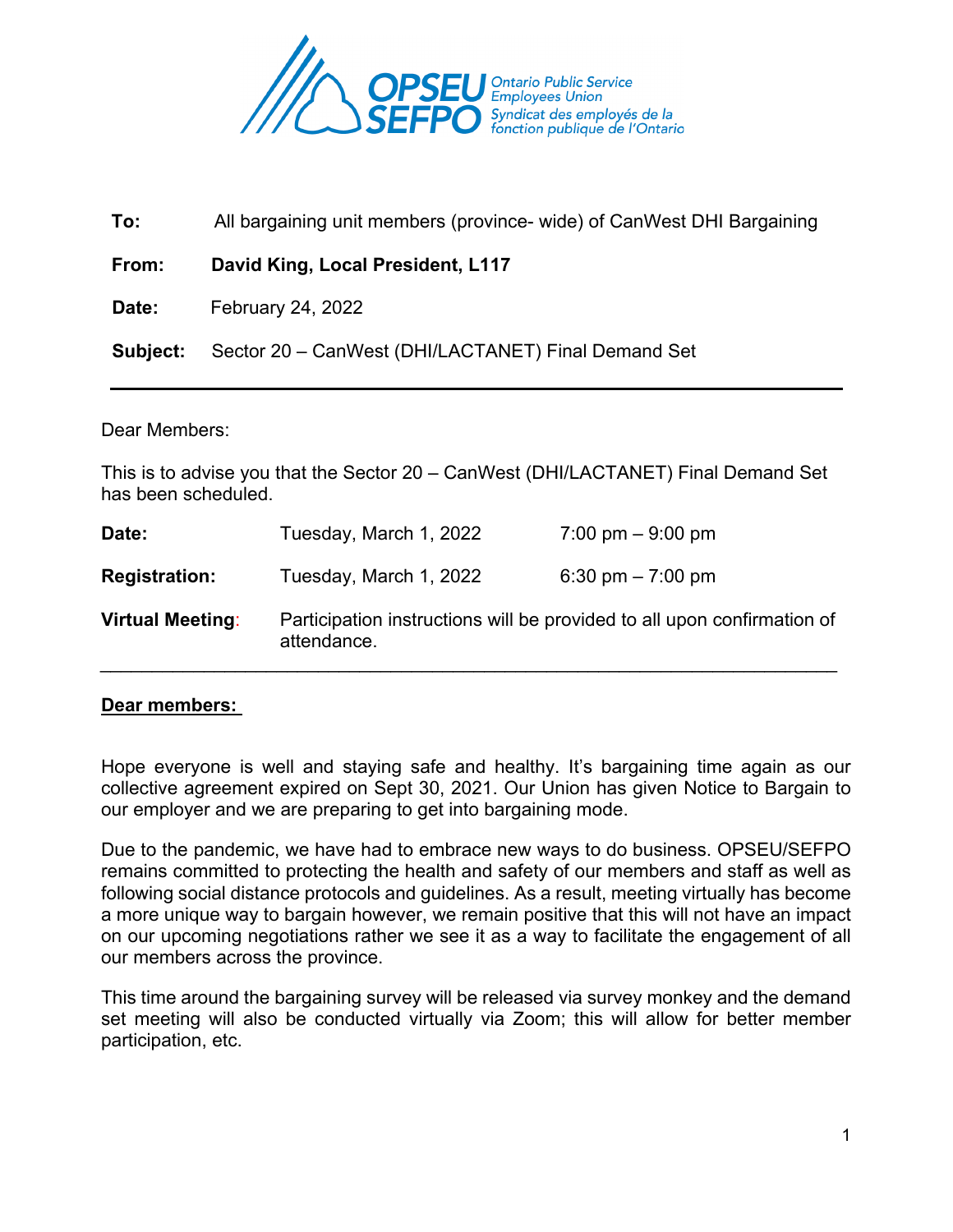Here is your link to the Survey. [CanWestDHIDemandSetSurvey.com/r/3BJ9XG8](https://www.surveymonkey.com/r/3BJ9XG8)

A subsequent link will follow with the zoom meeting link prior to March 1, 2022.

If you have not received an e-mail with the link to the survey and zoom meeting by this date; please let our negotiator M. Alvarado Fenn know at [malvaradofenn@opseu.org.](mailto:malvaradofenn@opseu.org) All surveys must be completed no later than **February 28 at 5:00 pm (no exceptions).** 

**Our Demand Set Meeting will take place on March 1 at 7:00 pm**. During this meeting we will be going over the survey results, we will vote on our top 5 final priorities and elect our representatives to the bargaining table as per Article 2.2 of the Negotiating Procedures.

*2.2 Delegates shall elect a six (6) person provincial Bargaining Committee and two (2) alternates.*

Also in accordance with Article 2.3 of the Negotiating Procedures the delegates should elect a provincial EERC/Health and Safety Committee.

*2.3 Delegates shall also elect a five (5) person provincial EERC/Health and Safety Committee and Two (2) alternates. This committee will select a Chair from itself.*

Once the team has been elected they prepare for bargaining with the assistance of the OPSEU/SEFPO negotiator. We hope the virtual means will allow for better participation of our members across the province and well as allow for an opportunity for those who want to seek election to the team.

We thank you for your participation and work during these difficult times.

# **DATES TO REMEMBER:**

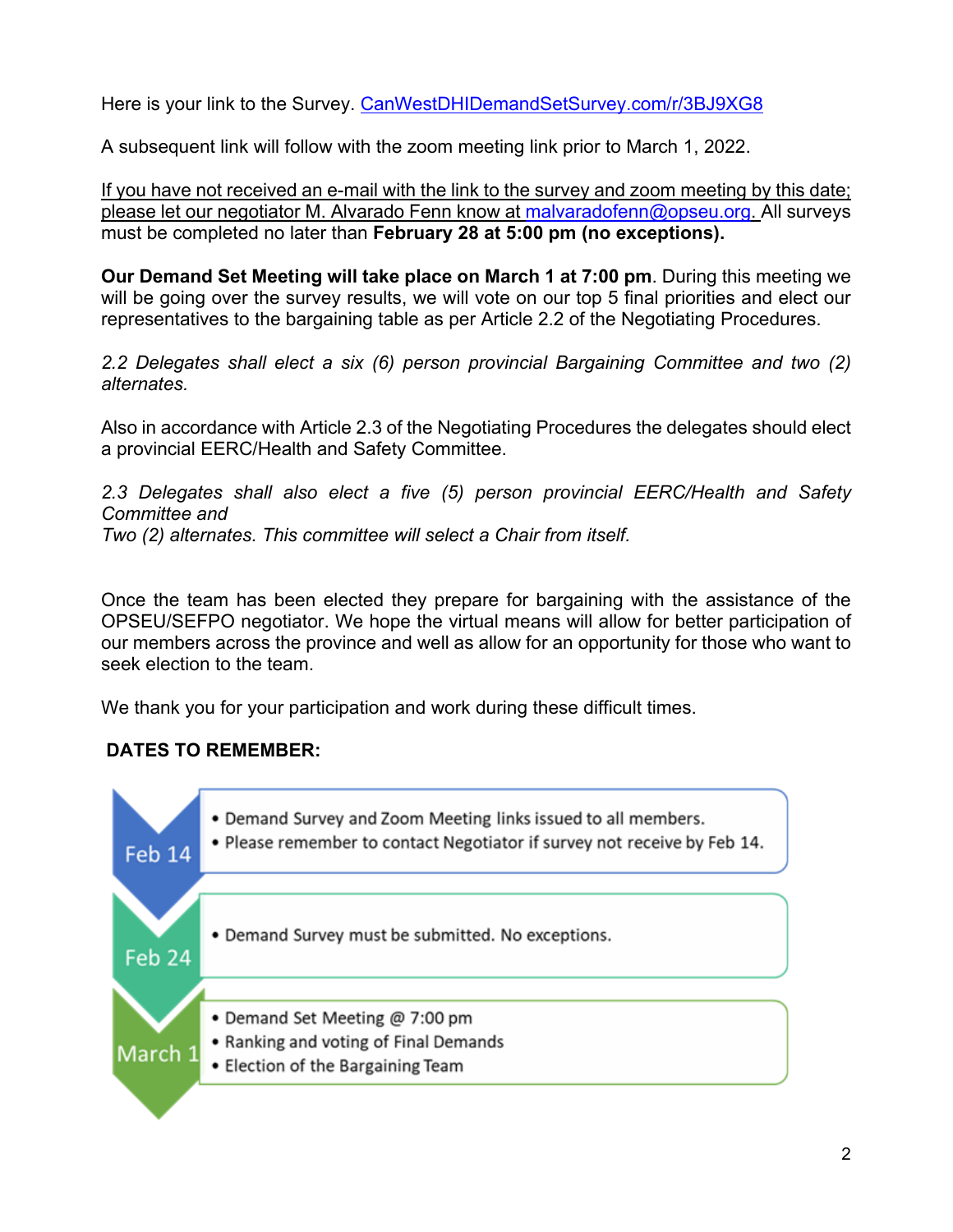# **Delegate Entitlement**

All delegates to this meeting are determined according to Negotiation Procedures. Any alternate(s) accompanying delegates **are at the Local's expense**. Head Office will cover an alternate's expense **ONLY** where the alternate attends **instead of and in place of the Delegate**. Please note that alternates, like delegates, must be elected.

*\*\*Please Note: As this meeting is being held virtually, no expenses outside of time off (if required) will be reimbursed except in special circumstances where expenses have been pre-approved. To inquire further about pre-approval, please email* [conferencesandtravel@opseu.org.](mailto:conferencesandtravel@opseu.org)

### **Human Rights Accommodation Request Form**

Should you require a human rights accommodation or have an existing accommodation under the Human Rights Code, please complete and submit the Human Rights Accommodation Request Form in full.

## **OPSEU/SEFPO Child Care Policy**

OPSEU/SEFPO will reimburse for child care expenses as per policy. OPSEU/SEFPO's rate of family care to be paid \$15/hr. to a max of \$220 within a 24 hour period to cover the cost of you doing union business. A receipt, signed by the care provider, showing the dates the service was provided, the address and phone number of the care provider and the names and ages of the children will need to be provided.

*\*\*Please Note: As this meeting is being held virtually, child care expenses will not be reimbursed unless pre-approved. To inquire further about pre-approval, please email* [conferencesandtravel@opseu.org.](mailto:conferencesandtravel@opseu.org)

## **Credential Attestation Form**

The OPSEU/SEFPO Policy Manual (Section 16.1) states that credentials must be submitted with the signatures of two (2) Local Officers on the Credential Attestation Form. We have provided one form for you to list all attendees on. Please send this completed form to the Conferences Unit at [conferencesandtravel@opseu.org](mailto:conferencesandtravel@opseu.org) no later than **Monday, 28 February, 2022**. Please clearly identify your status on the form (i.e. Delegate/Alternate/Observer).

Once the form is received, a follow up email will be sent to you to register via OPSEU/SEFPO's Member Portal. In order to confirm your registration, please register through the Member Portal no later than **Monday, 28 February, 2022.**